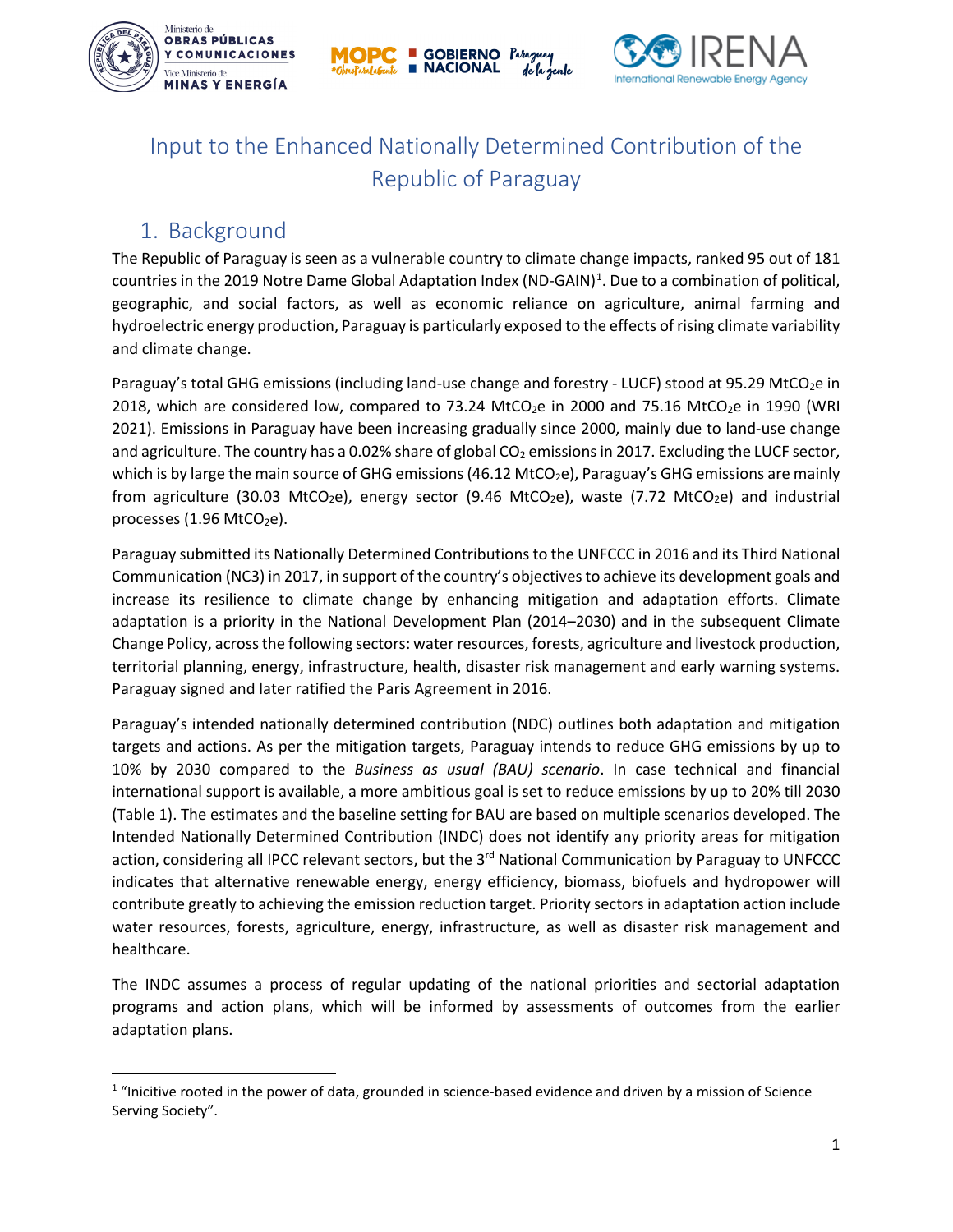





<span id="page-1-0"></span>*Table 1: Paraguay's emission reduction targets – INDC 2015*

|      | Unconditional                             | Conditional                                     |
|------|-------------------------------------------|-------------------------------------------------|
| 2030 | 10% $*\downarrow$ GHG emissions w.r.t BAU | <b>20%</b> $\downarrow$ GHG emissions w.r.t BAU |
| 2050 | Carbon neutrality                         | Carbon neutrality                               |

In 2021, the Republic of Paraguay intends to submit an updated Nationally Determined Contribution (NDC) outlining plans to reduce greenhouse gas emissions across different economic sectors and to boost renewable energy. The following recommendations are aimed at strengthening Paraguay's enhanced NDC submission and are aligned with IRENA's ongoing *Renewable Readiness Assessment (RRA)* for the country.

# 2. Setting Clear and Ambitious Renewable Energy and Energy Efficiency Targets

#### Background

Renewable energy targets have been a key driver to promote the expansion of renewable technologies in many countries. Targets have often been specifically focused on renewables, for example by requiring a certain share to be achieved or by setting specific technology deployment targets. These mechanisms can set countries on the path towards sustainable energy and help them diversify their energy landscape. Furthermore, targets for  $CO<sub>2</sub>$  reduction or fossil-fuel phase out can also drive renewables and all the innovation tied to it. As of the end of 2019, 166 countries had renewable targets in the energy sector, 49 in the heating and cooling sector and 46 in the transport sector (IRENA 2015; REN21 2020).

Since the initial NDCs were developed, innovation has flourished and technology costs have fallen, alongside other developments that can enable countries to enhance their NDCs. The cost of renewable energy technologies – including battery storage and charging infrastructure – has declined dramatically, opening possibilities in the power and transportation sectors (IRENA 2018).

Several national strategies have identified goals for the promotion of renewables in Paraguay, such as the Paraguay *2030 National Development Plan* (2014-2013) which sets out various objectives for instance, increasing the consumption of renewable energy by 60% and reducing the use of fossil fuels by 20%, as well as improving the physical energy infrastructure within its "Valorization of Environmental Capital" strategy. Earlier, the *Generation Master Plan* (ANDE, 2015) or the external report *Renewable energy situation in Paraguay* (GIZ, 2011) mentioned the country's potential to generate electricity from "new renewable energy sources", such as biomass, biofuels, solar, wind and small-scale hydropower. Lastly, the *Energy and Human Development Report* (UNDP, 2020) studies the use of non-conventional renewable energy as well. Some of these targets and studies have been present in most energy planning stages, but they are not concrete nor time-bound.

According to the National Energy Balance (VMME, 2017), national energy supply is predominantly renewable, considering the weight of hydropower in the total (47% of its energy supply). In second place, there is biomass (33%), most of which is unsustainably exploited, and lastly, hydrocarbons (20%), which are all imported. From the perspective of national energy demand, the main energy source is biomass (44%), followed by hydrocarbons (40%) and, in a distant third place, electricity (16%). The main source of energy produced in Paraguay is thus the least used in the country.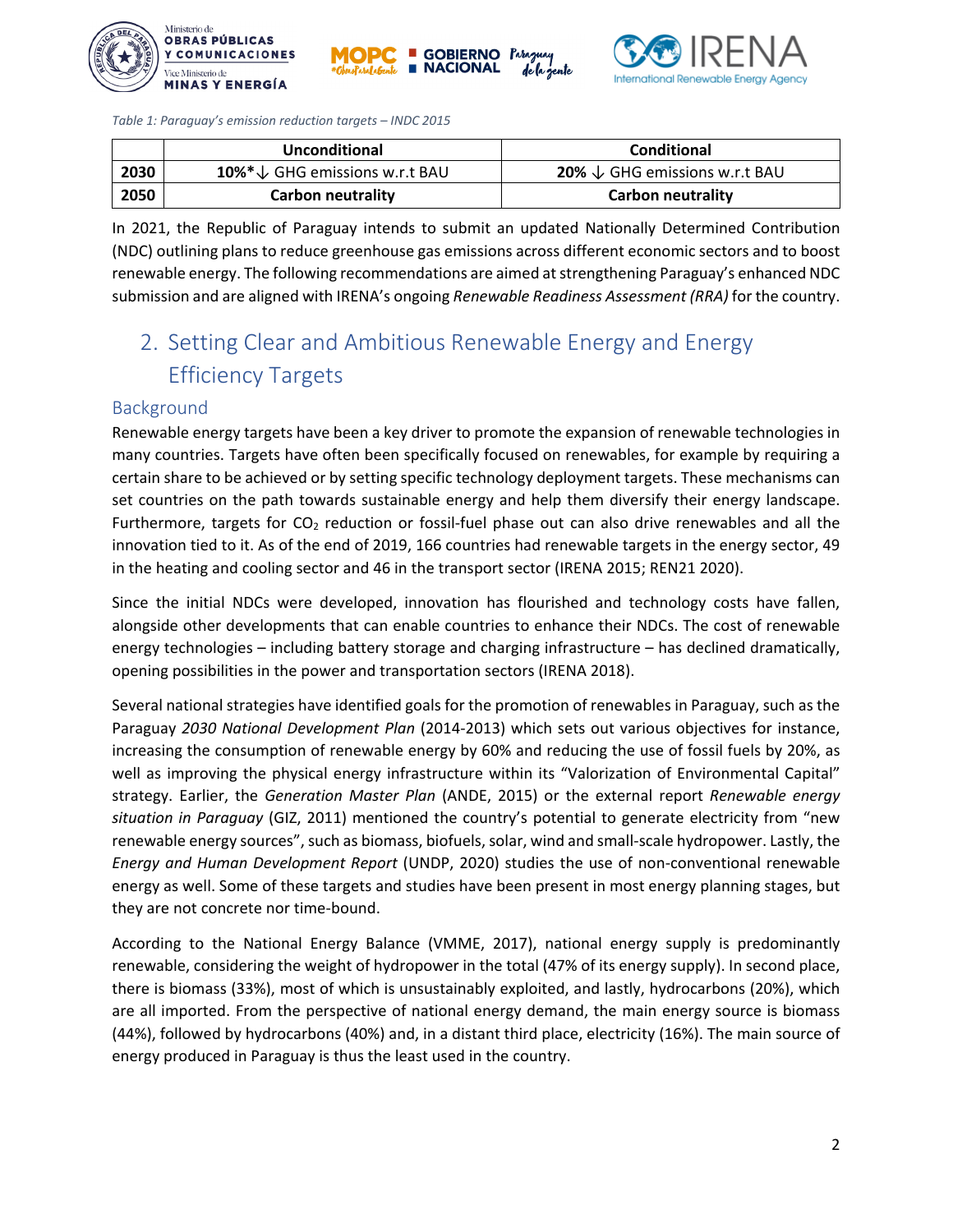





Paraguay's field of non-conventional renewable energy remains largely an opportunity to diversify energy production, strengthen the grid, foster innovation, and boost end use sectors' adoption rate. Targets set for non-conventional renewable energy sources can provide a direction for the decarbonization of heating, transport as well as industry, especially when taking into account the rapid decline in renewable energy technology costs during the last decade.

[Figure 1](#page-2-0) presents an overview of the solar irradiation and annual average wind speed at 100m for Paraguay, according to the IRENA Global Atlas. Solar irradiation in the country shows values between 1,800 and 1,900 kWh/m2 in the central territory, while reaching values above 1,900 kWh/m2 in regions such as Alto Paraguay. The wind speed at 100m presents values between 5-6 m/s in most of the Paraguayan territory, whit slightly higher values in regions such as Boqueron, President Hayes and the South West area of the country.



<span id="page-2-0"></span>*Figure 1: Zoning assessment for solar PV[2](#page-2-1) (left) and onshore wind[3](#page-2-2) (right) in Paraguay*

*Source: (IRENA 2021) Boundaries and names shown on this map do not imply any endorsement or acceptance by IRENA*

For comparison purposes, Paraguay has an estimated usable hydropower potential of 872.7 MW, distributed as follows: 325.24 MW in the basins of eastern Paraguay (which drain into the Paraná), 378.76 MW of interconnections with Itaipú, and 168 MW in the Paraguay River. According to national energy projections, by 2030, hydropower will not be sufficient to satisfy demand anymore unless it reduces energy exports.

Declining renewable energy technology costs further strengthen the case for more clear and ambitious targets. Falling prices are especially evident for solar PV and wind. Global weighted-average levelized costs

<span id="page-2-1"></span> <sup>2</sup> IRENA: Global Atlas, Map data: World Bank, ESMAP, 2021, 2021 OpenStreetMap contributors, 2021 United Nation administrative boundaries.

<span id="page-2-2"></span><sup>3</sup> IRENA: Global Atlas, Map data: Technical University of Denmark (DTU), 2021, 2021 OpenStreetMap contributors, 2021 United Nation administrative boundaries.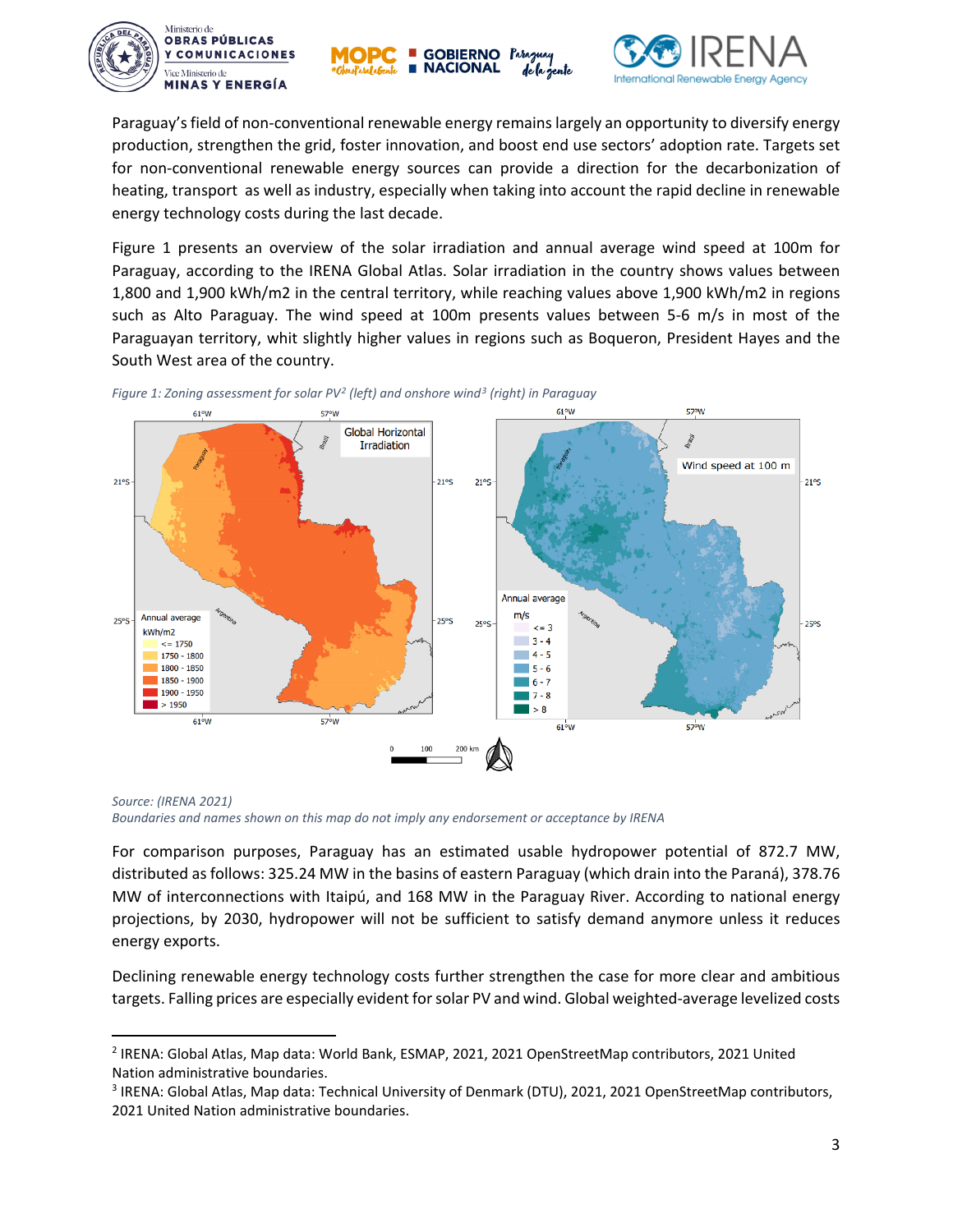





of utility-scale solar PV fell by 82% between 2010 and 2019 to reach USD 0.066/kWh. Meanwhile, weighted-average levelized costs for wind energy have declined by around 39% over the same period to reach USD 0.053/kWh (IRENA 2019). By 2030, solar PV and onshore wind costs are expected to further decrease by 55% and 45% respectively (Taylor, 2020). Declining renewable energy costs are benefiting from a conducive financing environment and innovative financing schemes.

At the same time, the electricity consumption in Paraguay has increased a 77.46%, from 7.32 TWh in 2010 to 12.99 TWh in 2018, and a grand total of 509.86% since 1990. In 2018, hydropower supplied 5,091 ktoe of the Total Energy Supply (TES), while biofuels and waste supplied 3,084 ktoe, oil 2,707 ktoe and coal a negligible 4 ktoe.

Paraguay's energy sector is therefore almost exclusively water-powered, which could exacerbate the vulnerability of the country to reduced flows. The large Itaipú dam, which Paraguay shares with Brazil, accounts for over 90% of the country's electrical supply. Surplus electricity is sold to Brazil and Argentina and contribute significantly (∼7%) to Paraguayan GDP. According to the Latin American Energy Organization (OLADE) Paraguay is the only country in Latin America whose electricity consumption is entirely based on renewable energy. Paraguay is a net exporter of hydropower and a net importer of hydrocarbons for transport and industry. National demand is met through three hydroelectric plants: Central Acaray (property of Paraguay), Yacyretá (shared with Argentina) and, mainly, Itaipú (shared with Brazil). Energy transmission and distribution is managed by the National Electricity Agency (ANDE). Itaipú is a world leader in the production of clean and renewable energy. With 20 generating units and 14,000 MW of installed capacity, provides about 15% of the energy consumed in Brazil and 75% of that used in Paraguay. Nevertheless, with a limited distribution network, at local scales, energy consumption is dominated by traditional biomass: wood and charcoal (50%), hydrocarbons (36%), and electricity (14%). In urban areas with electrical service, quality, as measured by service interruptions, is good, although losses in transmission and leaks in the distribution system are a concern.

Nevertheless, given the high reliance on hydro power, *Paraguay's National Development Plan* (2014– 2030), aims to diversify the country's energy resources and ensure a reliable energy supply by diversifying the energy mix to biomass, wind, and solar photovoltaic energy generation. In 2018, Paraguay received a USD\$125 million loan from the Inter-American Development Bank to modernize Acaray, one of its largest hydropower plants, however investments in smaller scale alternative renewable energy has been limited. While the country has looked to diversifying its mix of renewable energy generation, investment regulations and legislation has hindered widespread investment and uptake. The 2040 Energy Policy was developed to help guide the energy development in line with the country's social and economic development efforts.

The Energy Sector Strengthening project financed a 23% increase in energy supplied between 2014 and 2018 through 21 improved or new transmission stations. It also helped increase the quality of electricity supply by 30 percent, benefiting 2.5 million people in the Asuncion Metropolitan Area (of whom approximately 15 percent are below the national poverty line). In addition, the project was successful in helping modernize ANDE's control and communication system by financing a SCADA system and a 3,000 kilometers fiber optic network that is helping improve the quality of the electricity service.

Between 2010 and 2019, domestic energy consumption increased by 48.8%, from 180.41 PJ to 268.46 PJ, with transportation accounting for the largest concentration of final consumption. This was followed by the residential, commercial, industrial, and public sectors (Figure 2).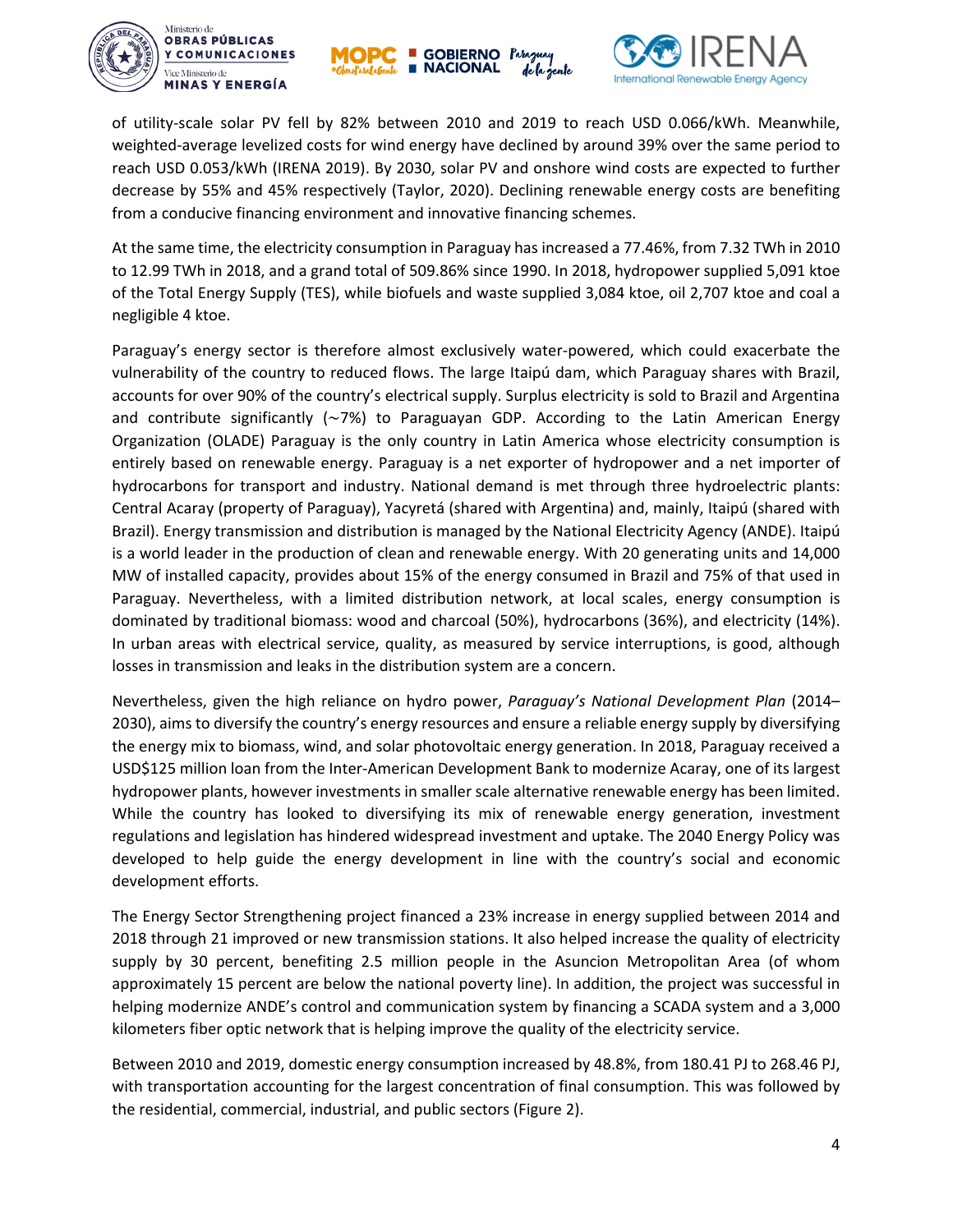



*Figure 2: Final energy consumption in Paraguay*



*Source: (IRENA 2021)*

#### Recommendation

Paraguay can adopt and establish clear and ambitious, whilst realistic, renewable energy targets in its enhanced NDC, as official commitments set by different government levels in a cohesive way, to achieve a new amount of renewable energy within the next five years. These targets, while not sufficient on their own, need to be aligned in all sectors and end uses (including electricity, heating, transport, agriculture, and industry), related infrastructure and energy efficiency. Additionally, mid term commitments reflected in the NDC should be in-line with the long-term strategies and planning for the energy sector. Setting-up targets will require a well-coordinated effortamong the different country institutions from the energy and climate sector, aligning strategies, objectives and guidelines to achieve the proposed goals.

- Electricity: increase the country's renewable energy pledge by 64% in 2030 through aligning this commitment to the national energy plan. The target can be backed-up by a sound legal framework and via the strengthening of institutional capabilities across Ministries. In the energy sector, it is equally important to establish certification processes for independent producers, for example, in green hydrogen projects. Lastly, there is an opportunity to be seized by developing the electrification of end-uses, such as heating and transport.
- Transportation: while based on a general goal to achieve energy efficiency and the modernization of vehicle fleets, the key recommendation is to continue the transition towards a low carbon sector based on renewable energy through biofuels, and electrification with renewable power. This includes enhancing Paraguay's NDC through urban sustainable and climate mobility, as well as in terms of hubs or integrated public transport.
- Agriculture: actions to reduce and mitigate the country's land-use (AFOLU) change-related emissions for them to plateau, might include establishing a certification program for biomass and fostering local management frameworks for sustainable biomass production that, at the same time, encompasses reforestation and forest management initiatives. The implementation of renewable energy technologies for food production can also mitigate the use of fossil fuels in the sector, enhance food security and favour a more technified and controlled land use.
- Industry: promote the adoption of low-carbon technologies in industrial sector, implement the Energy Agenda and formulate carbon emission control targets and action plans in key industries.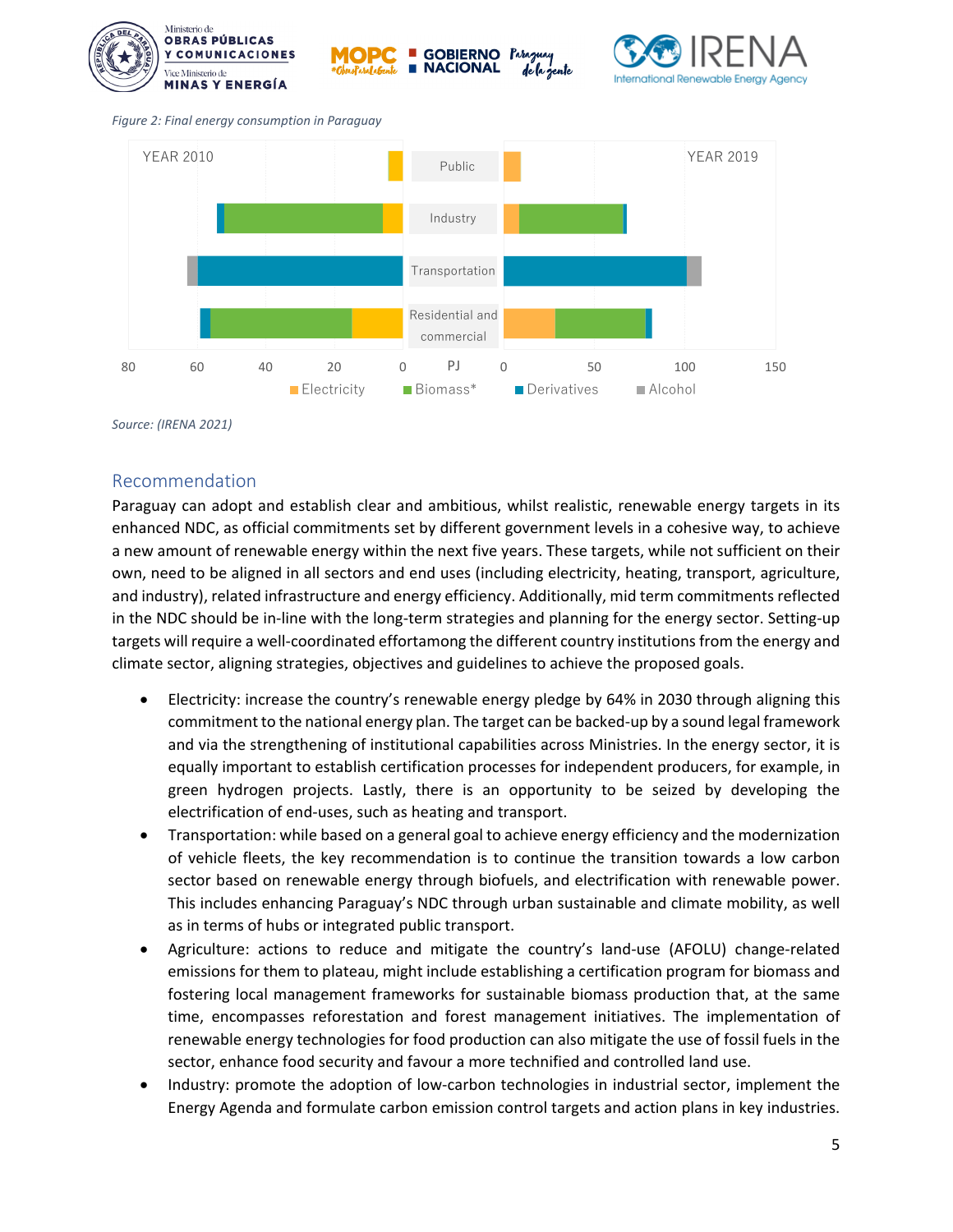





This would include to strengthen the management of carbon emissions for new projects and control GHG originating from industrial production processes; replacement of fossil fuels with renewable alternatives; and introduction of conventional energy efficiency and conservation technologies (waste heat power generation, slag crushers, air-beam coolers, separator improvement, vertical roller coal mills).

The targets may provide an important indicator of the direction the country wants to go to, particularly where enshrined in legislation. For that, these need to be specific, down to the technology level to provide some degree of policy certainty for investors and other stakeholders such as multilateral financing institutions, industry leaders, planners, and policymakers.

It is important that renewable energy targets are based on a sound knowledge base, where metrics and design features are one dimensional, and where decisive contextual factors such as political, institutional and economic aspects are also considered alongside evolving climate impacts and technology assessments. Clearly articulating the objectives underlying renewable energy targets can help balance the costs and benefits of different target levels and types, while also improving the monitoring of their impacts over time. The target-setting process could also benefit from, and build upon, existing work on scenario analysis for different clean energy technologies in terms of penetration in end use sectors. At the same time, this process requires sound institutional coordination and commitment from all public stakeholders involved in energy sector.

The "Third National Communication of the Republic of Paraguay under the UNFCCC", for instance, lacked the development of emission reduction scenarios for renewable energy technologies. The need to develop such scenarios as per the *business-as-usual baseline* was established in Paraguay's *Second Biannual Report on Climate Change* (IBA2, 2018). With 2016's NDC as the starting point, there are several avenues for a more ambitious target-setting moving forward.

Paraguay must determine whether a new set of targets will enhance Paraguay's level of ambition. On that regard, an NDC that contains both a GHG intensity target and a renewable energy target might enhance the key policy drivers. The GHG Protocol Mitigation Goal Standard (WRI 2014a) and Policy and Action Standard (WRI 2014b) provide guidance on GHG accounting that can inform analysis of ambition.

Considering the promising national renewable energy resources, namely bioenergy and biofuels, the declining costs of renewables and national market conditions, renewable energy technologies can play the central role in the country's transition towards a low carbon and sustainable future. Even though hydropower is likely to be the dominant technology in renewable energy targets in Paraguay, the rise of biomass and biofuels or green hydrogen as low-carbon technologies as well as non-conventional renewable energy (such as solar or wind) can contribute given their potential, increasing cost competitiveness and providing socioeconomic benefits such as job creation. In line with this, it would be recommended as first step to develop resource maps with the potential renewable energy resources also considering sustainability criteria, and secondly it is suggested to use national development funds for pilot projects, which could mostly target independent producers.

While renewable electricity targets are the most widespread type, heating/cooling and transport sector targets have increased significantly over the last decade and can complement Paraguay's targets in the electricity sector. Paraguay has increasingly recognized the benefits of adopting a portfolio approach to renewable energy deployment. Targets that are exclusive related to selected technologies, such as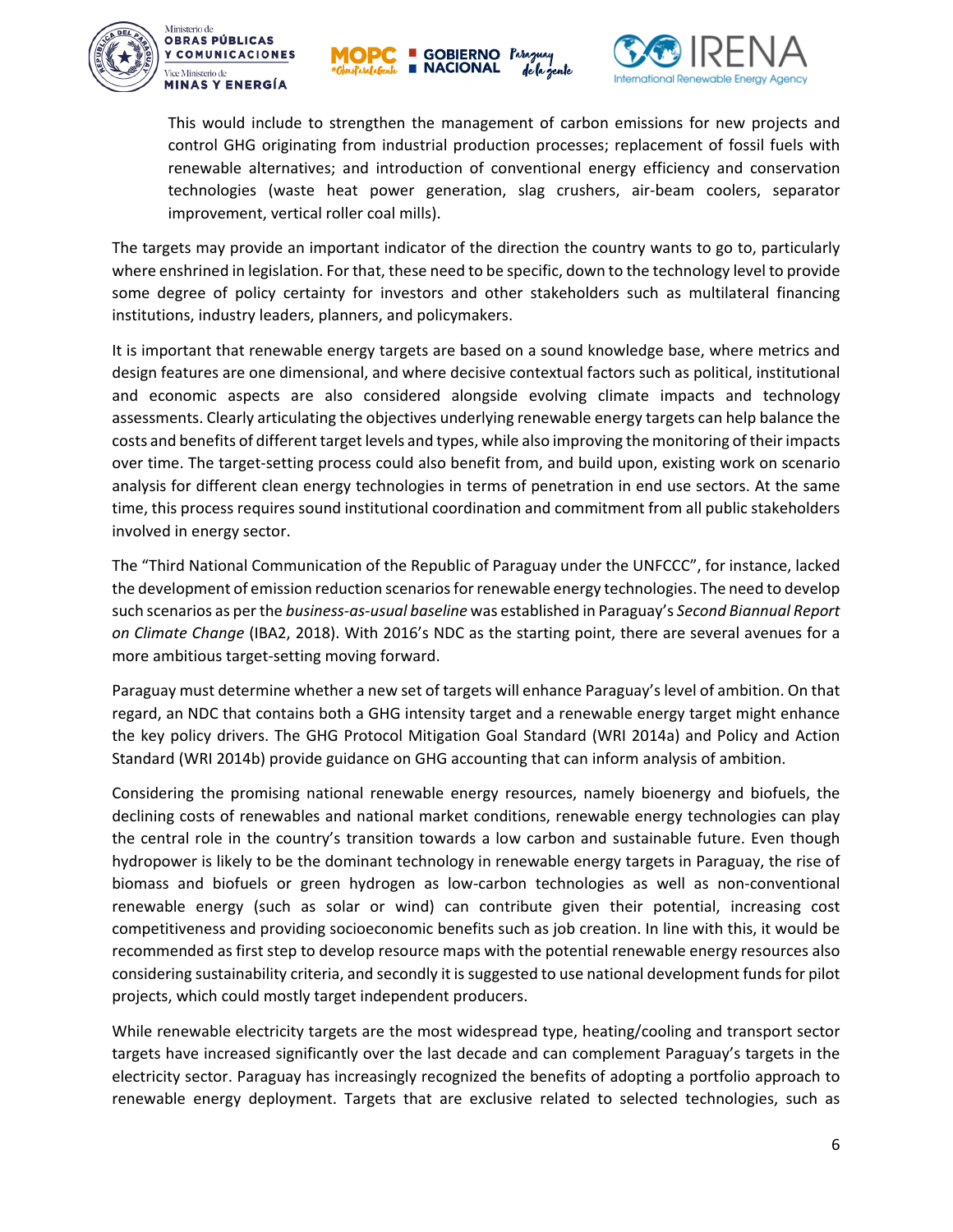





bioenergy or transportation, can be introduced to support specific implementation. Such targets can also sustain the development of the local value chain of selected technologies. In addition, technology-specific targets can support the diversification of the energy mix to increase energy security. As a result, technology-specific targets, such as those promoting the use of electric vehicles, have significantly increased in recent years. For example, RES-E support mechanisms' targets such as green hydrogen installation of technologies for transport and mobility systems. By encouraging the simultaneous development of a range of different renewable energy and clean energy technology options, such as green hydrogen, biomass and solar energy systems, policy makers are enabling more diversified renewable energy sectors to emerge and grow.

The technology and sector-specific targets should also be complemented by an overarching target for the energy sector, which could be directly tied to long-term national climate goals. While NDC targets can cover the medium term, it is equally critical to set them with a clear purpose and align these with other strategic and long-term policy goals, such as the National Energy Policy, to avoid contradictory outcomes. Shorter time frames allow for quicker review and adaptation, while longer targets indicate governments long-term commitment, offer positive signals to all stakeholders, and help create a stable and conducive environment to attract investments.

## 3. Integrating of renewable energy technologies in the end-use sectors

#### Background

The potential for renewable energy in the end-use sectors in Paraguay could be underestimated since it is often easier to identify opportunities in the power sector. Heating and cooling technologies in the building and industrial sector (including agro-industrial sector) offer extensive opportunities for the increased uptake of renewable energy and mitigate greenhouse gas emissions. Renewable heating can also serve as a storage solution for the integration of renewables on the power grid so that when wind and solar supply is in excess, electricity can be converted to heat for use in buildings or the industry sector. Electrical energy from renewable sources can also be used for the energy transition in the transport sector. Transport activities consume 94% of the national hydrocarbon's consumption and that comes from imports. This represents a weakness for the sector, due to the dependence on imported products and the international price of oil. Renewable heating technologies with an established potential in Paraguay include all forms of modern bioenergy, solar water heaters, solar thermal, geothermal heat pumps, and renewables-based electricity. Energy demand for space heating and water heating in either buildings sector or industrial production process is high across main areas of the country. Moreover, despite significant progress in the power sector, renewables are lagging behind for heating and cooling and transport applications. As renewable technologies mature, policy makers are confronted with new challenges. The rapid expansion of variable or non-conventional renewables, such as solar photovoltaics and wind power, requires more flexible energy systems to ensure reliable and cost-effective system integration. In general moving forward, renewable energy policy approaches will have to be more holistic and sophisticated to reflect the transformative changes induced by the energy transition on the energy sector, society and economy.

There is growing demand for space cooling in the country as more people are able to afford modern housing, electricity and personal transport. In these regions, Solar PV could be a technology solution to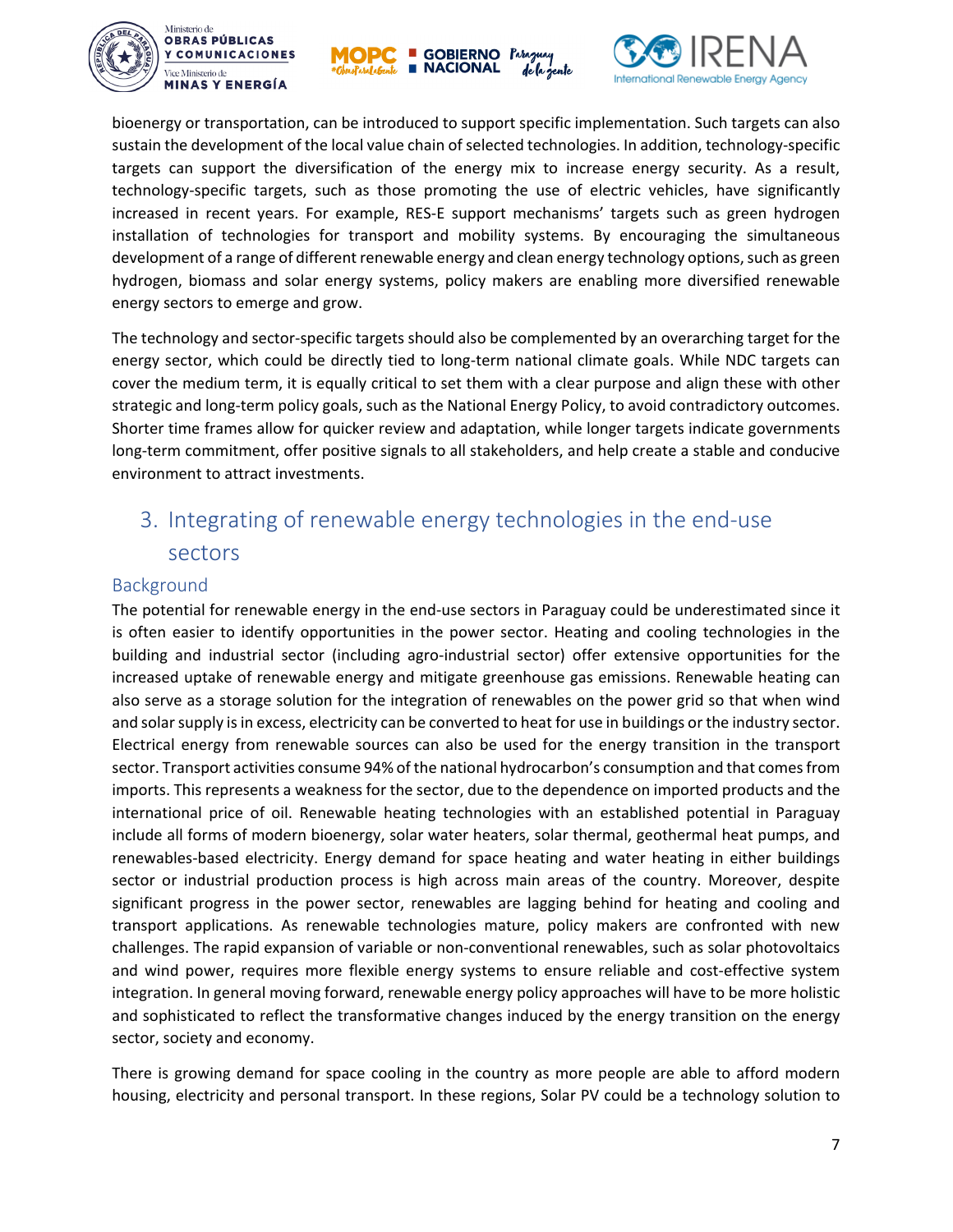





meet energy demand for heating and cooling. Although there is important potential to deploy direct use of renewable energy for heating and cooling in buildings and industries, the challenge is that in most cases, modification and retrofit of existing buildings and production processes will be required. Paraguay is experiencing rapid urbanization with fast-growing building stocks and expansion of urban areas. In order to avoid future costs of modification and retrofit, renewable heating and cooling systems need to be fully integrated into urban infrastructure development. Additonally, utilising renewable energy in the agri-food sector can contribute to the modernisation of industrial processes and the enhancement of food security in the country. Developing industrial plans for the utilisation of renewable energy in agriculture and food production have a high potential to contribute to the mitigation of emissions and improve the land use in the country. Substantial efforts in Paraguay are still required to scale-up deployment of renewable energy in the end use sectors (together with energy efficiency) to meet climate objectives. To this end, a combination of policy measures and cross-sectoral plans are needed, focusing on direct support (deployment), integration and enabling environment.

The incorporation of electric mobility could benefit the country in economic and environmental terms. The potential of renewable energy to power electric vehicles can reduce  $CO<sub>2</sub>$  emissions, improve resource efficiency and be accompanied by a greater use of clean electrical energy produced nationally. It is likely that additional electricity generation in isolated areas will be needed in Paraguay to cater for the extra demand from the transport sector that can be supplied by non-conventional energy renewable sources. It would also be advisable to evaluate the use of hydrogen (H2) as a fuel for long distance transportation, since the characteristics of natural resources and energy production in Paraguay may favor the implementation of Green Hydrogen.

#### Recommendation

Government intervention is needed to facilitate strategic planning as well as deployment for modern renewable energy solutions. However, the focus should move on a whole energy vision, encompassing H&C, industry, transport, and direct uses of renewable energy. Effective policies and regulations are needed to create an enabling environment for renewables deployment in the whole energy sector.

Direct policy support for renewable energy has to be increased in the power and end-use sectors in Paraguay, which both account for large shares in final energy consumption as well as energy related  $CO<sub>2</sub>$ emissions. The power sector has high technology concentration with 99.9% of total dispatched electricity produced in three hydropower plants. The renewable energy in the end-use is composed maily by biomass for cooking and heating. The public sector gets 2% of its total energy consumption from renewable energy, transport 7% (biofuels), residential and commercial 61% (biomass only) and industry 8[4](#page-7-0)% (biomass only)<sup>4</sup>. Meanwhile, enabling policies are needed to ensure effective operating conditions for renewables in energy systems and markets. As such, policy makers should make sure that renewable energy technologies can operate in the system on a level playing field with other technologies, facilitating innovation, supply and consumption of renewable energy in all end-uses.

Renewable energy needs to be integrated into the daily life of consumers and prosumers, as well as into the institutional framework, to allow them to be part of the overall energy transition. Integrating policies, in this context, are those measures that allow the full integration in the energy system: for example,

<span id="page-7-0"></span> <sup>4</sup> SIEN Paraguay.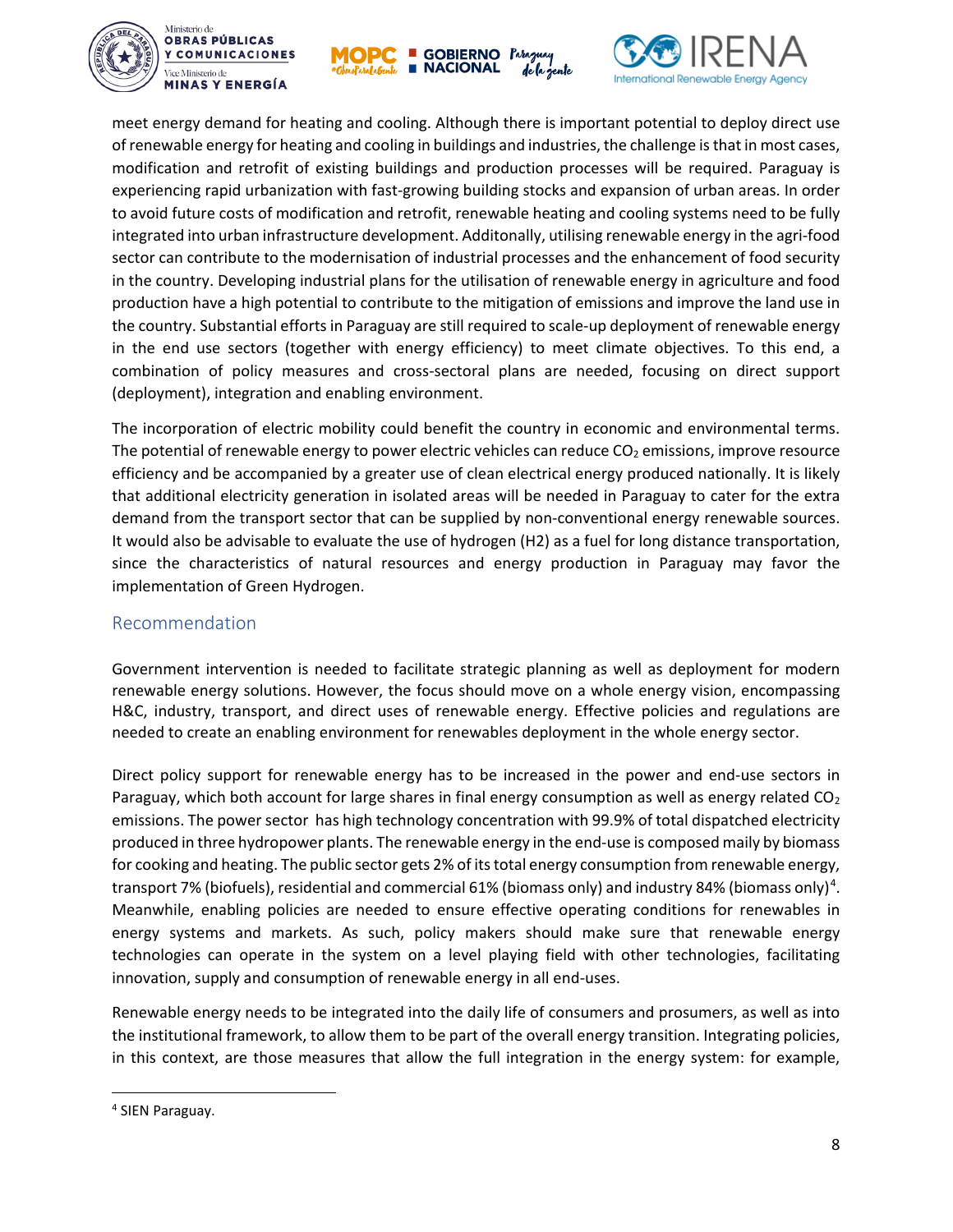





measures to encourage behavioural change (through raising awareness programmes) and policies to couple renewable energy technologies with livelihoods (in the access context).

The improvement of long-term energy planning practices is also key to promote the decarbonization of the end use sectors. Planning practices in the country should cover all the end use sectors and evaluate the renewable energy potentials, setting clear targets that give a holistic pathway of development for the energy sector. The long-term predictability of targets and policies is key to ensuring investor confidence and sustained growth. At the same time, policies need to continuously adapt to changing market conditions, to achieve greater cost-competitiveness and improved integration of renewables into the system. To ensure that the energy transition accelerates, greater attention must be paid to the transformative impact on society, institutions, financing, ownership structures and the wider economy. This requires ensuring effective engagement and ownership by all stakeholders.

A set of coordinated policies and the technologies are key to satisfy short-term objectives that will be consistent with longer-term ambitions. Paraguay's government must enhance support to investment in renewable energy technologies and emphasize the importance of investing in a diverse generation mix that, while meeting demand growth, also satisfies the need for affordability, environmental protection, energy security, and strongly contribute to climate action.. The development of cross-sectoral strategies with clear objectives and responsabilities among the different national insitutions beyond the energy sector, could facilitate the penetration of renewable technologies in the end-use sector and look to developed new potential industrial areas in zones rich with the renewable resources. Cross-sectoral strategies should also consider the impact to local communitites, favouring their local economies, addressing the sustainable development goals, and looking to enhace the climate action.

Diversifying the generation mix supports emission reductions by slowing down coal-fired capacity additions. Increasing ambition for renewable generation should be a priority to reduce coal growth regions with an existing dependence on coal, as well as in regions where substantial coal growth is anticipated.

There is significant potential for Paraguay to expand the penetration of renewables in its end-use sector power mix. This potential has been illustrated in the enhanced low carbon action scenarios, which have a high dependence on coal in the power system. Increasing generation from renewables, combined with improving energy efficiency would reduce coal generation as well as an emission reduction.

### 4. Enhancing institutional coordination to achieve climate ambitions

#### Background

The effectiveness of clear and ambitious renewable energy targets depends on the ability of governments and institutions to lead the process of setting targets, establishing dialogue with key stakeholders, and ensuring that cross-cutting goals are achieved. Leading institutions should oversee the whole process when developing renewable energy targets and also guarantee its implementation, aiming to bring these targets to reality. The renewable energy targets should also be align with the emissions mititgation ambition at national level and favour Paraguay's climate commitments under the Paris Agreement. Additionally, leading institutions should be able to coordinate the different stakeholders along this process, avoiding conflicts and delays, and guaranteeing common agreement among the participating Institutions.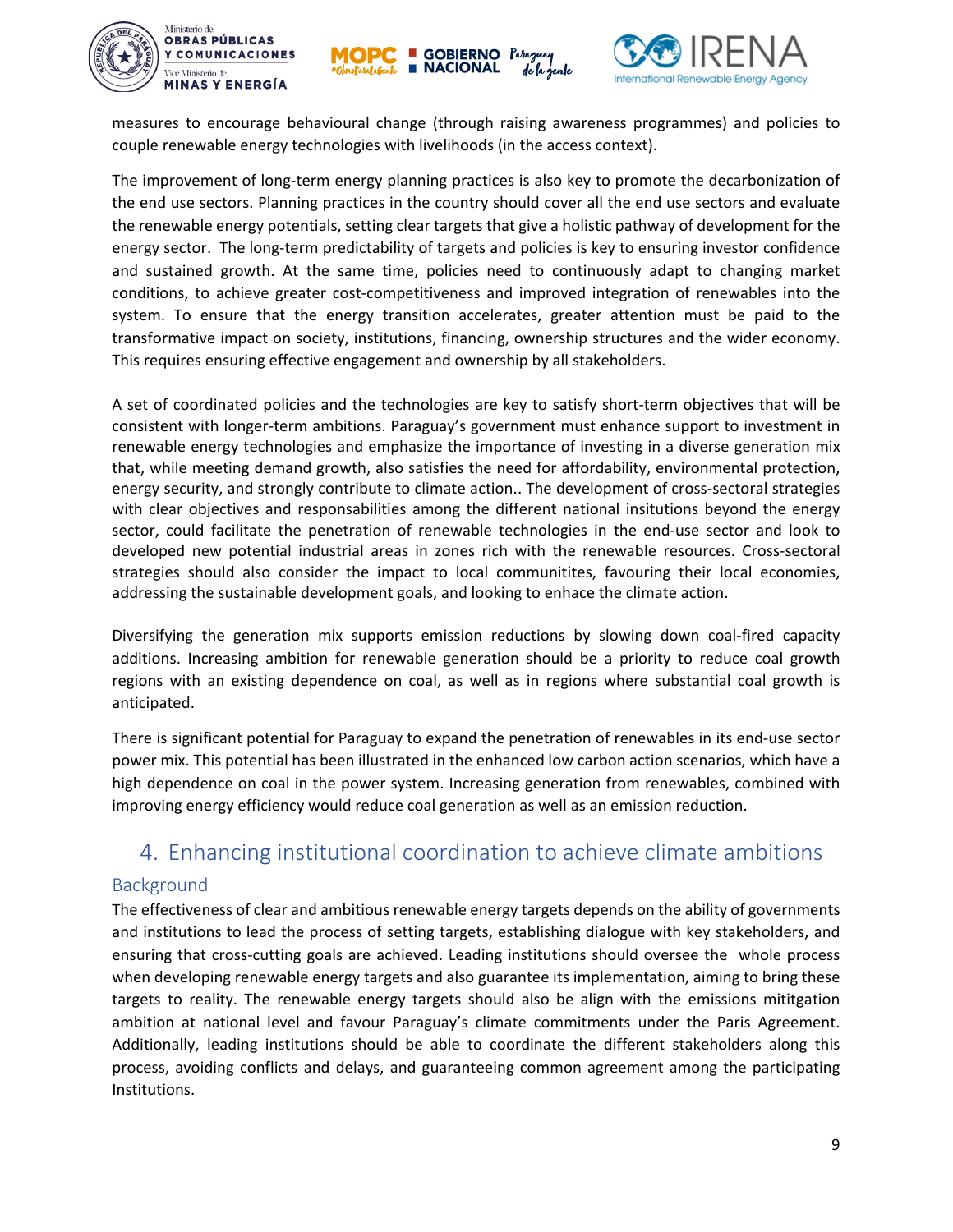





Preliminary findings of IRENA's ongoing *Renewable Readiness Assessment* (RRA) for Paraguay have found that, in order to ensure renewable energy targets are achieved, there is a need for both long-term planning via the development of strategies and action plans as well as for a leading institution to provide a roadmap for deployment based on an assessment of resources and acknowledging the current status of technology development and deployment in the country. On that regard, target-setting would be a first step; challenges linked to their implementation remain key, which is why a strengthened institutional framework is required to successfully overcome such challenges and to achieve policy goals.

#### Recommendation

Strengthening the institutional coordination of the sector is key to ensure a successful achievement of objectives part of any energy policy. Country examples show that rather than being motivated by one single overarching objective, governments are increasingly fostering overarching institutional frameworks in the energy sector to meet multiple interconnected objectives such as energy security, environmental sustainability, and socio-economic benefits. It is important that energy governance be based on a sound knowledge base, where metrics and design features are one dimensional, and where decisive contextual factors such as political, institutional, economic, and social aspects are also considered.

Paraguay's government may benefit from the immediate creation of a committee or secretariat to both study the creation and ministerial reordering of such key institution. Infrastructure objectives require long-term policy planning, with long-term strategic policy frameworks that exceed political cycles and are built on wide political consensus. A stable Renewable Energy Committee focused on the Energy Policy's strategic pillars, is key to gain traction, if complemented by adequate regulation and assessment to any short-to-medium approach regarding the current resource allotment for institutions such as the Vice Ministry of Mines and Energy (VMME) which have been in charge of renewable energy policy implementation thus far. Nevertheless, this needs to be a body with Ministers and advisors with expertise in energy issues, as stated in the Sustainable Energy Agenda 2019-2023.

Nevertheless, while national targets often attribute primary responsibility to a line ministry, institution or agency, in practice, successful implementation depends on other ministries and organizations and requires the sharing of efforts and financial resources, as well as inter-institutional dialogue. In the case of renewable energy targets, clarity regarding accountability and responsibilities are intricately linked to the specific design modalities of targets, which is key in terms of adopting a "mutual accountability" approach (OECD, 2007), which may be mutually beneficial as well. Thus, aligning and constructive dialogue is relevant to coordinate and accelerate actions, commitments and indicators.

### 5. Tackle barriers through establishing incentives and tax mechanisms

#### Background

Paraguay's dependence on hydropower can affect the country's energy security by no later than 2030, according to predicted scenarios. In order to diversify the current technological concentration in electricity production, a new technology portfolio could be established as based on large private-sector investments and foreign investment. Such liberalized approach bears several difficulties even for the most potential projects, typically in terms of lengthy delays, risk due to political, administrative or legal impediments and barriers such as existing state−owned service providers, contradictory government authorities, and unclear or slow and costly award procedures. This is true as well for small and medium enterprises (SMEs) when it comes to scaling their model or seeking financing (GIZ, 2011). Mobilising the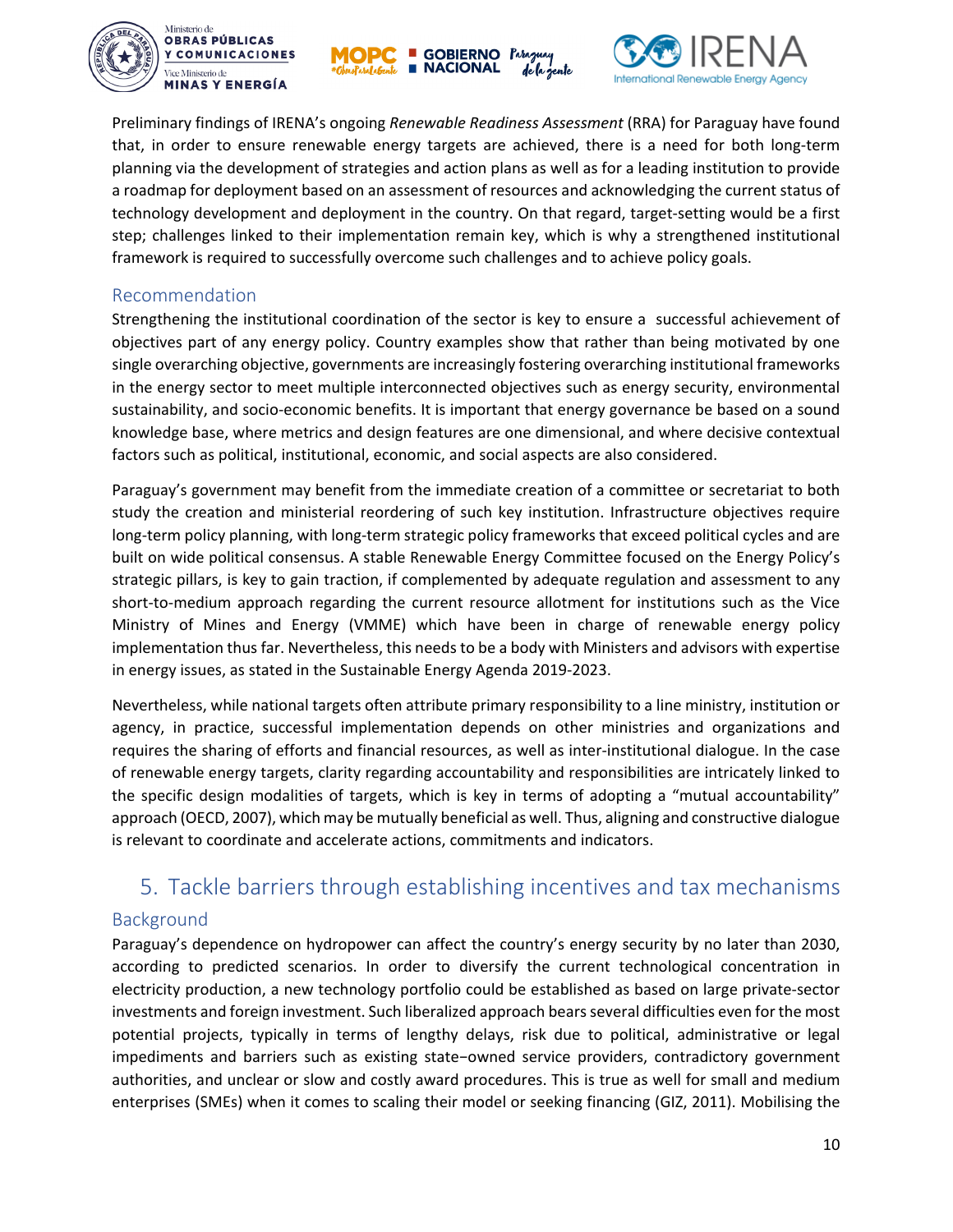





private sector funding via clear targets, appropriate regulation and active involvement by institutional investors, is essential in bridging the infrastructure funding gap.

Technological change and long-term energy planning have been credited with explaining a substantial share of economic growth and fostering a dynamic investment environment that can critically enhance innovation. Countries that have managed to attract large international investors and companies into their infrastructure sectors, such as the energy market, have done so by instituting basic reform measures. They implemented a policy framework that allows for an effective implementation of private infrastructure projects in a way that meets investor needs as well as the social and political objectives of governments. As a matter of fact, the diversification of the energy matrix, by fostering demand or promoting the electrification of specific sectors, requires a significant reform effort by the government, an endeavor that cannot be replaced by ad hoc measures whenever problems arise in the preparation of individual projects.

New energy markets in Paraguay may typically encounter barriers and constraints such as energy tariffs for independent power producers, scarce incentives for SMEs and technology adoption, and financing constrictions. Although Paraguay's Energy Policy establishes instruments that carry tax credits and incentives, an expanded framework of incentives and tax mechanisms devoted to support the diversification of the energy matrix is key if economies of scale are to be achieved in application of the updated NDC's renewable energy targets. This reform framework could potentially accelerate growth of installed renewable capacity and rising investments in renewables, provide an opportunity to decarbonize end-use sector through electrification with renewable power.

#### Recommendation

The existing legal framework needs to be reviewed to identify beforehand potential stumbling blocks for private infrastructure investments as linked to non-conventional renewable energy. General and sectoral laws and regulations need to appropriately address the specific requirements of both equity investors and lenders to make project finance transactions feasible. For example, rather than amending and rewriting multiple pieces of legislation, several countries have opted to adopt specific concession legislation to provide one comprehensive and overarching legal framework. One such example of this is found in Paraguay's Sustainable Energy Agenda 2019-2023 objectives, where such legal framework is aimed to favor the development of the renewable energy sector.

This has typically reduced investor risk substantially by improving the transparency of the implementation and concession award process, while providing a coherent presentation of all the key elements relevant to such projects. A favourable basis for establishing infrastructure providers is not enough. Governments also need to design a regulatory framework that can determine the future operating environment of any service provider in a market−private as well as public−based on technical criteria and independent of political interference. This requires to create a regulatory body and for this to be politically independent and equipped with the necessary technical expertise to consistently balance the interests of governments, investors, and consumers in a neutral manner.

Renewable energy incentives, when complemented with alternative options such as dedicated funds, non-reimbursable funds, donations, loans, guarantees and mechanisms have played a significant role in informing investment decisions. When backed by supportive policy and investment frameworks, they can provide long-term visibility to industry, a critical element in stimulating deployment at scale. Renewable energy incentives and mechanisms contribute to developing a clearer vision for the development of the sector and enable stakeholders to allocate resources more effectively. They are also instrumental in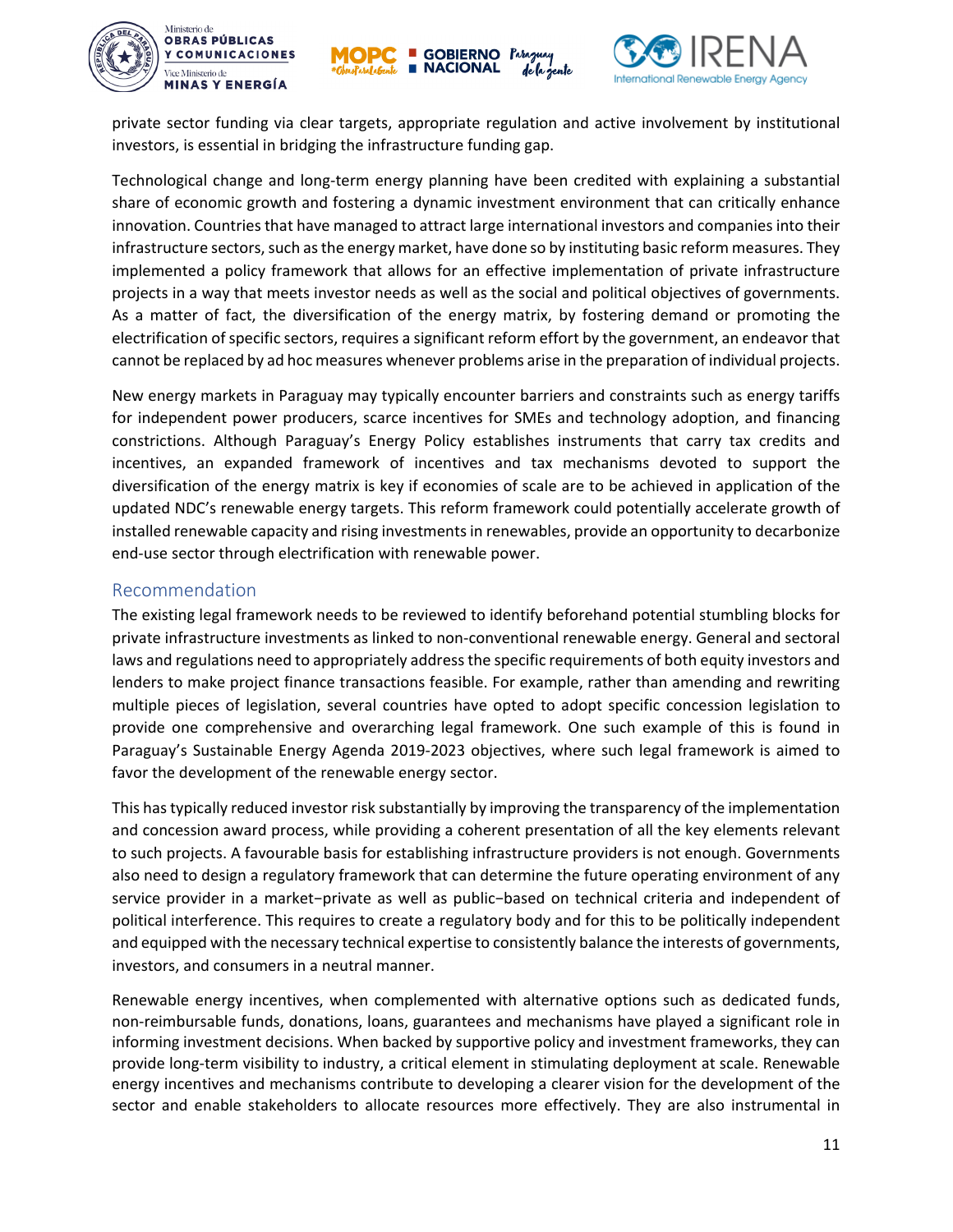





indicating the envisioned trajectory of market growth, thereby helping to anchor medium and long-term expectations. By giving a sense of trajectory and growth, they can contribute to lowering deployment costs and establishing a supply chain utilizing local industry. In this perspective, these mechanisms can help drive valuable knowledge and local skills development given the long-time frames involved in building human capacity.

### 6. Capacity building and finance for enhanced climate action

#### Background

Capacity building is central to the UNFCCC's workstream. The ability of organizations, government, and civil society to address the principal challenges of climate-friendly patterns and to achieve the key parameters of NDC targets must be reinforced. Without the necessary capacity, countries like Paraguay with economies in transition will be unable to identify and solve their own sustainable development problems, particularly those related to climate change, GHG emissions reductions, carbon mechanisms and the energy sector.

In order to accomplish that, Paraguay needs to acquire the necessary skills and institutional infrastructure by building capacity that will enable organizations, groups and individuals to improve their performance and achieve their development objectives. Capacity building for enhanced climate action and SDG includes strengthening the processes, systems and rules that influence collective and individual behavior and performance in all development endeavors. And it means enhancing people's technical ability and willingness to play new developmental roles and adapt to new demands and situations.

Most of low- and medium-income countries have indicated capacity building as a condition for implementing their nationally determined contributions (NDCs) under the Paris Agreement. This is in the context of shortfalls in past initiatives on capacity building under different bilateral and multilateral agencies including bodies of the United Nations Framework Convention on Climate Change (UNFCCC), which can be largely attributed to their short-term, ad-hoc, supply-driven, and project-based nature. Article 11 of the Paris Agreement points to a potentially new paradigm for capacity building. For the next round of NDCs, low- and medium-income countries must be more explicit and specific in their demands and approaches to capacity building (Khan, Mfitumukiza, and Huq 2019). In order to achieve that, and to foster innovation, countries need to overcome limited institutional and professional capacities as well as to boost interinstitutional coordination, including monitoring, reporting and verification systems (MRVs) that are key for SDGs.

Rapid development of technology leaves renewable energy as one of the key priority sectors for capacity building in NDCs, which spillover to SDGs as well. The energy sector-related capacity building needs in the NDCs often focus on areas such as increasing access, increasing the share of renewable energy, enhancing energy efficiency, and expanding energy infrastructure.

Paraguay, like some countries in the Latin American region, does have the necessary capacity in place, although limited, when it comes to providing technical assistance in non-conventional renewable energy and energy efficiency developments; the process of NDC implementation can complement this and address gaps as required, such as those that arise on the professional and research fields, and those related to knowledge and experience in the installation and maintenance of nontraditional energy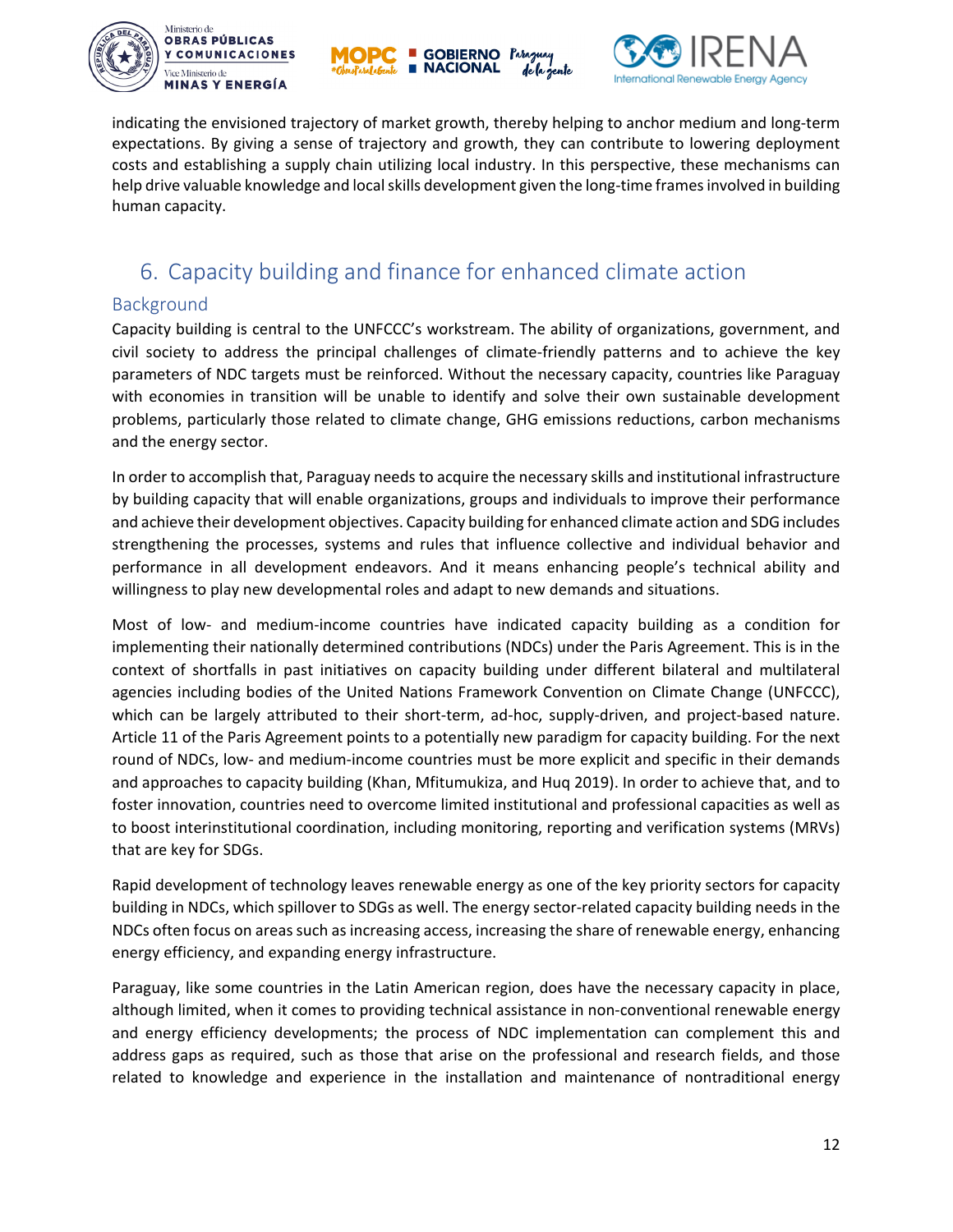





systems, or certification of technologies and processes for the production, transport, and consumption of renewable energy.

Paraguay's INDC in 2015 did not identify any specific areas where international technical support could be necessary. The country's renewable energy experience revolves around deployment and maintenance of hydropower and know-how and familiarity with other clean energy technologies (renewables and energy efficiency) are very limited in both the public and private sector. The VMME require additional operational and technical capabilities to lead actions for the implementation of the Energy Policy and promote multisectoral commitments; implement national energy programs and provide technical assistance in the design of business models, installation, maintenance, and certification of renewableenergy technologies. On the other hand, the leadership that the VMME can take in long-term energy planning will be contingent on strengthening its capacities to guide the work of multisectoral committees. Therefore, the enhanced NDC of the country must specify and highlight key areas and topics where international support would be needed to enhance capabilities for Paraguayan stakeholders. This might include training in coordination with multilateral institutions, the National Professional Promotion Service (SNPP), the National System of Labor Training and Education (SIANFOCAL), energy-sector companies, and the VMME.

Specific technical trainings should also be aligned with any ongoing capacity building process as related to achieving SDGs. Even where external support is needed initially, countries have to include a balanced mix of capacity-building in all technical assistance (e.g. institutional capacity, technical capacity, relational capacity and strategic capacity), so that implemented actions contribute to building and strengthening a self-sustaining, autonomous system in the country. Countries may benefit from an initial comprehensive review of capacity requirements and the subsequent development of a capacity-building plan, which could be integrated into the wider NDC implementation plan.

On that regard, climate finance could be a key element for capacity building and implementation of the NDC as well as achieving climate mitigation and adaptation goals. While the inclusion of finance-related contents in an INDC is voluntary, many countries chose to do so in their first NDCs as finance needs for NDC implementation, including finance gaps and support needs, or as policy actions to align finance flows with climate goals. This can encompass creating enabling environments through economic and regulatory policies, addressing organizations' ability to adapt or maximizing the benefits of participation, knowledge exchange and ownership.

Generally, there are potential benefits of including finance elements: they can demonstrate the country's readiness for NDC implementation, as well as any finance gaps; facilitate CTU of NDCs; signal clear policy goals and foreseeable courses of action; and thereby attract support and investments.

#### Recommendation

There is a need to improve the technical and coordination capacities of the institutions concerned with energy, and specifically non-conventional renewable energy sources, as well as broader public-sector institutions. An essential first step in this direction could be a set of capacity needs assessment studies aimed at different stakeholders (public institutions, private sector, academia, among others).

For Paraguay, additional capacity will need to be built in a range of areas to support its updated NDC implementation. In this context, capacity means having the financial and human resources needed, together with the ability to apply skills, knowledge and tools and building momentum to deliver change.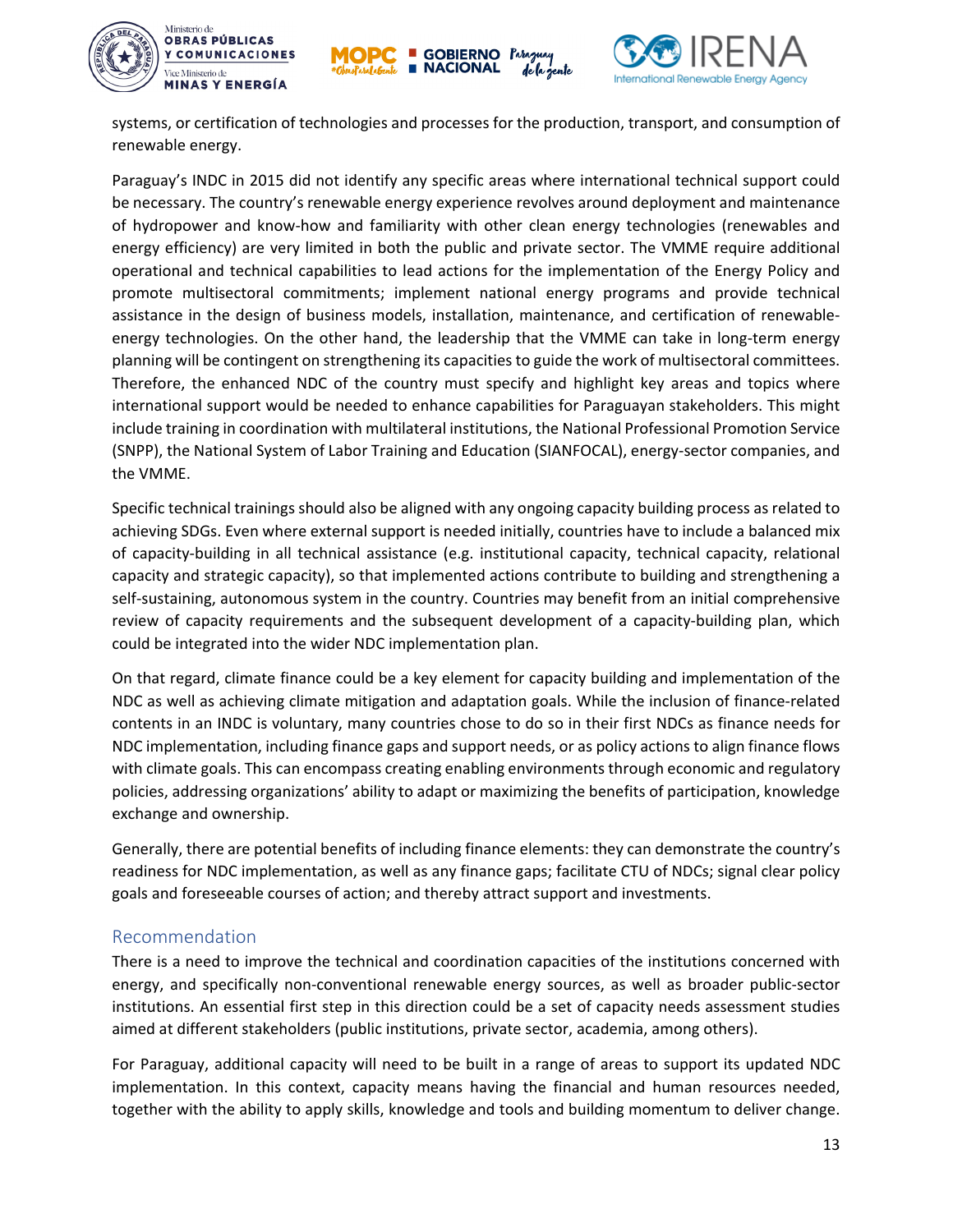





Capacity applies in several aspects, including: (i) institutional capacity for governance and coordination; (ii) technical capacity on planning, modelling and evaluation, including sectoral expertise; (iii) relational capacity to build partnerships and invest time in processes; and (iv) strategic capacity for systemic policy design and implementation. While all four aspects apply in their own right, enabling relevant actors to develop all of them together is likely to lead to a self-sustaining system.

Any capacity-building plans for Paraguay will benefit from following the UNFCCC Capacity Building Frameworks. These set out the guiding principles to be followed, such as capacity-building being countrydriven, involving learning by doing, and being supported by existing national institutions. In addition, the Paris Agreement established the Paris Committee on Capacity Building, which will identify capacity needs and gaps, and help facilitate global cooperation on capacity-building initiatives and ideas. Countries can engage with this process to help steer their capacity-building efforts in a strategic and synergistic manner. For example, imparting knowledge and developing skills, while focusing on organizational performance and capabilities to assess specific needs and priorities, and including guidance on the support of financial and technical resources to be addressed by multilateral financing institutions such as GEF of GCF. There is a clear need for an effective link between the scientific community and policy makers. Capacity-building also encompasses civil society and countries should consider the UNFCCC's Action for Climate Empowerment agenda, which focuses on education, public awareness, and access to data.

Furthermore, capacity-building plans for Paraguay may include capacity needs assessments and stakeholder capacity-building requirements, as well as capacity development strategies. Training courses must be aligned with the overall training strategy and be suitable for their audience, including support for policymakers in decision-making. This can be linked to raising awareness campaigns and learning exchanges between neighbouring countries with notable best-practices in the deployment of renewable energy such as Uruguay and Brazil. This process should nonetheless include Paraguay's commercial banks' capacity building to access green funds and finance non-conventional renewable energy and energy efficiency projects (WRI/UNDP, 2020).

In that sense, for Paraguay to achieve its clear and ambitious targets for renewables and energy efficiency, the country will need international support in capacity building on several fronts, as well as financing. Lack of awareness about renewables remains a challenge in many government departments and ministries, which often leads to roadblocks in policy development and delays in securing funding and approvals for clean energy projects. In this context, support from international donors and development banks could be targeted to organize regular capacity-building efforts in government ministries and departments such as transport. These efforts can be expanded to include representatives from the private sector to foster a productive public-private dialogue among all stakeholders in the field.

While Paraguay can use existing exchange platforms to promote regional cooperation with neighbouring countries and to take advantage of its geographical location, these efforts must be aligned with transnational cooperation for sustainable development. At the same time, international support for capacity building in the energy sector's new or revamped institutions could focus on topics such as cost competitive renewables, technical issues in the integration of variable renewable energy in the grid, economic management of a system with significant shares of renewables and introduction of flexibility mechanismssuch as storage and demand-side management, electromobility, and green hydrogen. On the policy-making front, the country can benefit from international support in capacity building focused on areas such as the design of renewable energy targets, renewable energy auctions design, design and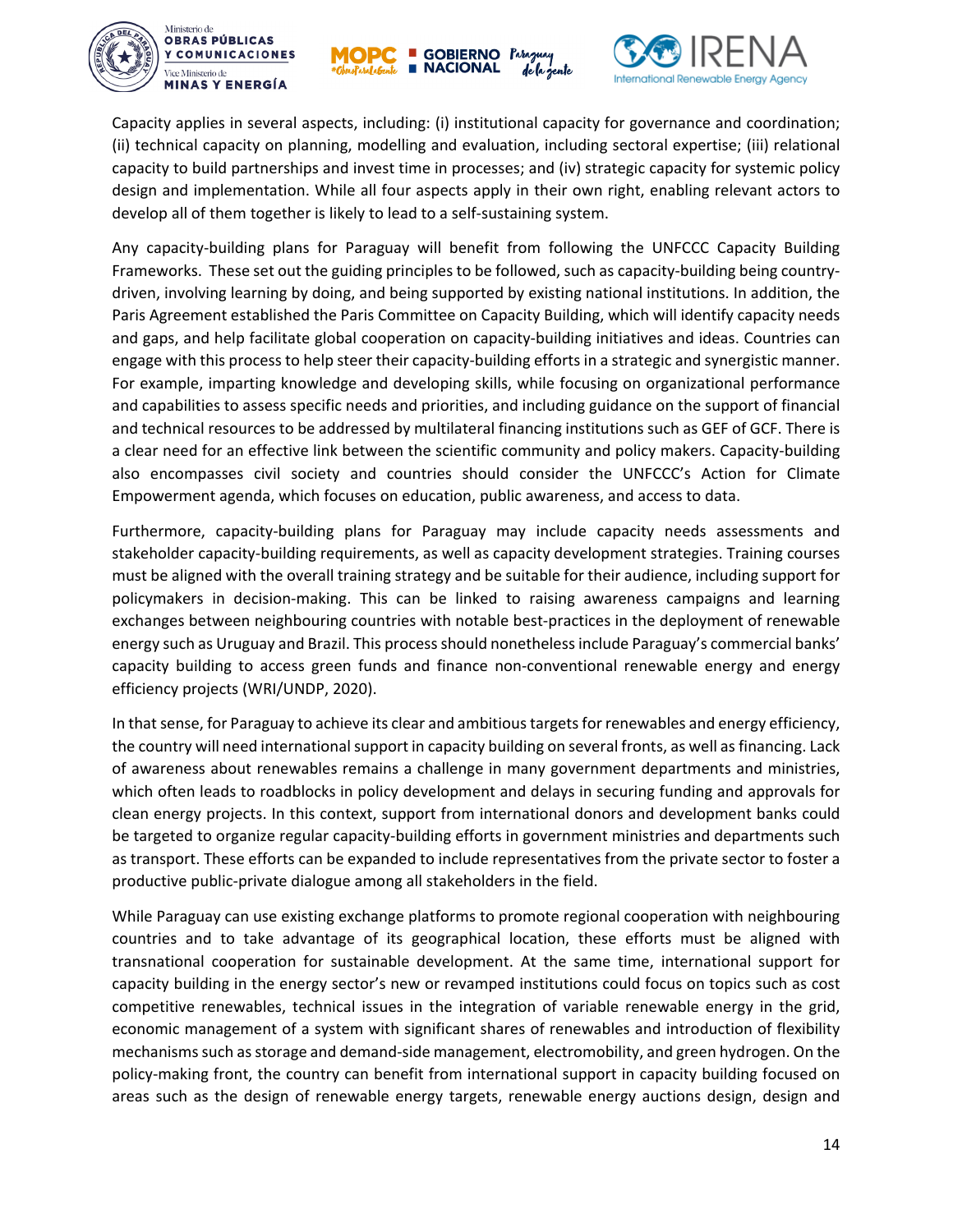





implementation of feed-in tariffs and net-metering etc. IRENA is already contributing to this effort to help build capacity in the local public and private sector with dissemination activities which can potentially focus on target setting, auctions design and resource assessments.

Although climate finance flows are increasing, challenges still exist in accessing them and large-scale investments are required to significantly reduce emissions, adapt and build climate resilience. The specific funding criteria and access requirements differ between financing sources, but there are common underlying principles that countries can address to increase financial flows and improve their readiness for financing. Many climate funds have specific requirements (e.g. relating to gender, fiduciary criteria and/or environmental and social safeguards), as well as seeking demonstrated synergies between climate projects and national development priorities. Capacity building for climate finance and NDC achievement should address these requirements and knowledge gaps.

Additionally, by putting forward an ambitious, rigorous, and comprehensive conditional renewable energy target in the enhanced NDC, Paraguay's decision-makers can make a strong case for securing a more significant share for climate finance and multilateral finance to support renewable energy deployments in the next decade (IRENA and CPI 2020; IRENA 2016). To ensure the financial sustainability of clean energy projects these capacity-building programs can also focus on the financial sector of the country. A more informed banking sector might be more open to extending low-cost capital for the renewable energy sector. The presence of clean energy and livelihood focused microcredit industry can help ensure that small scale renewable and energy efficiency projects can find financing at manageable costs.